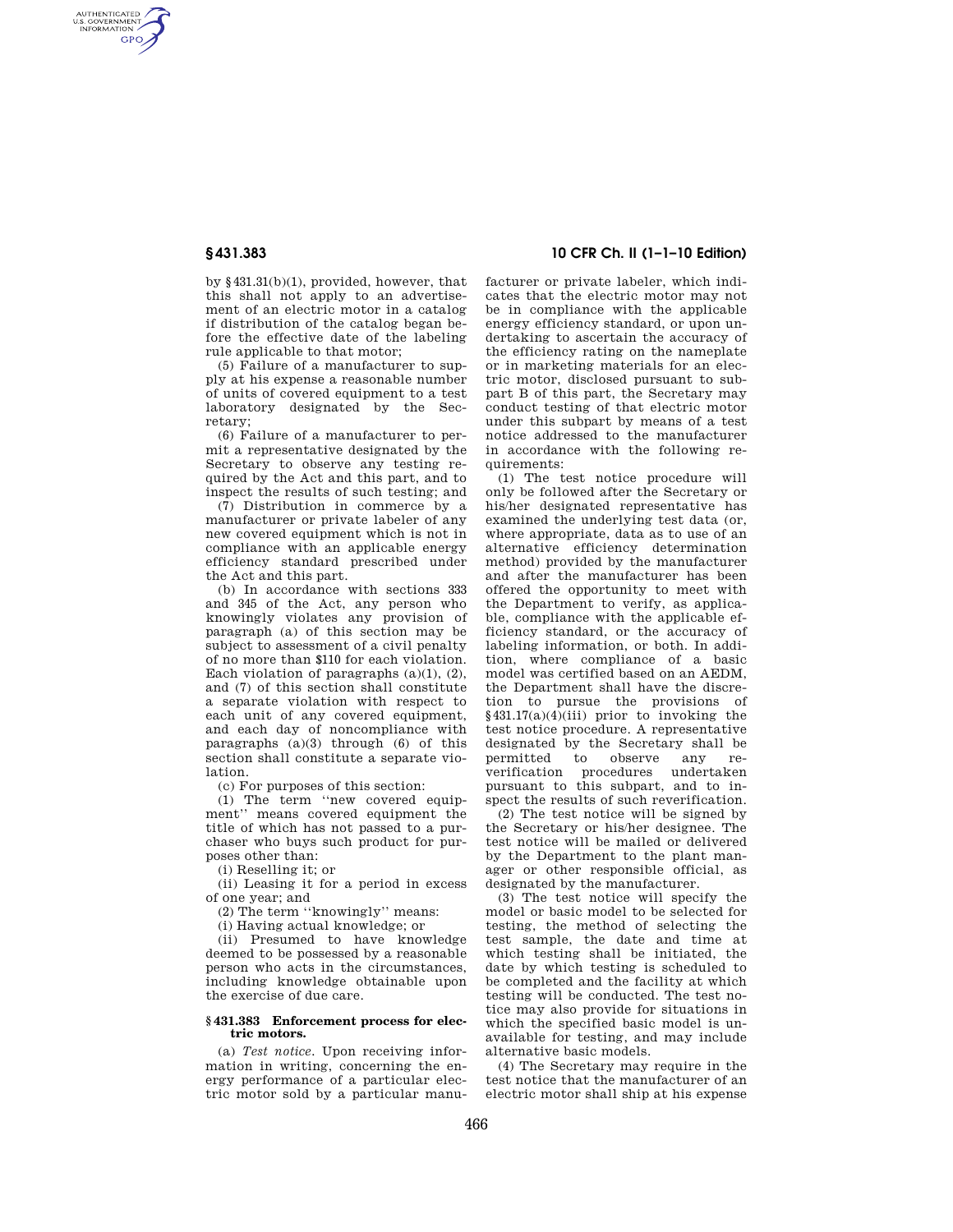### **Department of Energy § 431.383**

a reasonable number of units of a basic model specified in such test notice to a testing laboratory designated by the Secretary. The number of units of a basic model specified in a test notice shall not exceed 20.

(5) Within five working days of the time the units are selected, the manufacturer shall ship the specified test units of a basic model to the testing laboratory.

(b) *Testing laboratory.* Whenever the Department conducts enforcement testing at a designated laboratory in accordance with a test notice under this section, the resulting test data shall constitute official test data for that basic model. Such test data will be used by the Department to make a determination of compliance or noncompliance if a sufficient number of tests have been conducted to satisfy the requirements of appendix A of this subpart.

(c) *Sampling.* The determination that a manufacturer's basic model complies with its labeled efficiency, or the applicable energy efficiency standard, shall be based on the testing conducted in accordance with the statistical sampling procedures set forth in appendix A of this subpart and the test procedures set forth in appendix B to subpart B of this part.

(d) *Test unit selection.* A Department inspector shall select a batch, a batch sample, and test units from the batch sample in accordance with the provisions of this paragraph and the conditions specified in the test notice.

(1) The batch may be subdivided by the Department utilizing criteria specified in the test notice.

(2) A batch sample of up to 20 units will then be randomly selected from one or more subdivided groups within the batch. The manufacturer shall keep on hand all units in the batch sample until such time as the basic model is determined to be in compliance or noncompliance.

(3) Individual test units comprising the test sample shall be randomly selected from the batch sample.

(4) All random selection shall be achieved by sequentially numbering all of the units in a batch sample and then using a table of random numbers to select the units to be tested.

(e) *Test unit preparation.* (1) Prior to and during the testing, a test unit selected in accordance with paragraph (d) of this section shall not be prepared, modified, or adjusted in any manner unless such preparation, modification, or adjustment is allowed by the applicable Department of Energy test procedure. One test shall be conducted for each test unit in accordance with the applicable test procedures prescribed in appendix B to subpart B of this part.

(2) No quality control, testing, or assembly procedures shall be performed on a test unit, or any parts and sub-assemblies thereof, that is not performed during the production and assembly of all other units included in the basic model.

(3) A test unit shall be considered defective if such unit is inoperative or is found to be in noncompliance due to failure of the unit to operate according to the manufacturer's design and operating instructions. Defective units, including those damaged due to shipping or handling, shall be reported immediately to the Department. The Department shall authorize testing of an additional unit on a case-by-case basis.

(f) *Testing at manufacturer's option.* (1) If a manufacturer's basic model is determined to be in noncompliance with the applicable energy performance standard at the conclusion of Department testing in accordance with the sampling plan specified in appendix A of this subpart, the manufacturer may request that the Department conduct additional testing of the basic model according to procedures set forth in appendix A of this subpart.

(2) All units tested under this paragraph shall be selected and tested in accordance with the provisions given in paragraphs (a) through (e) of this section.

(3) The manufacturer shall bear the cost of all testing conducted under this paragraph.

(4) The manufacturer shall cease distribution of the basic model tested under the provisions of this paragraph from the time the manufacturer elects to exercise the option provided in this paragraph until the basic model is determined to be in compliance. The Department may seek civil penalties for